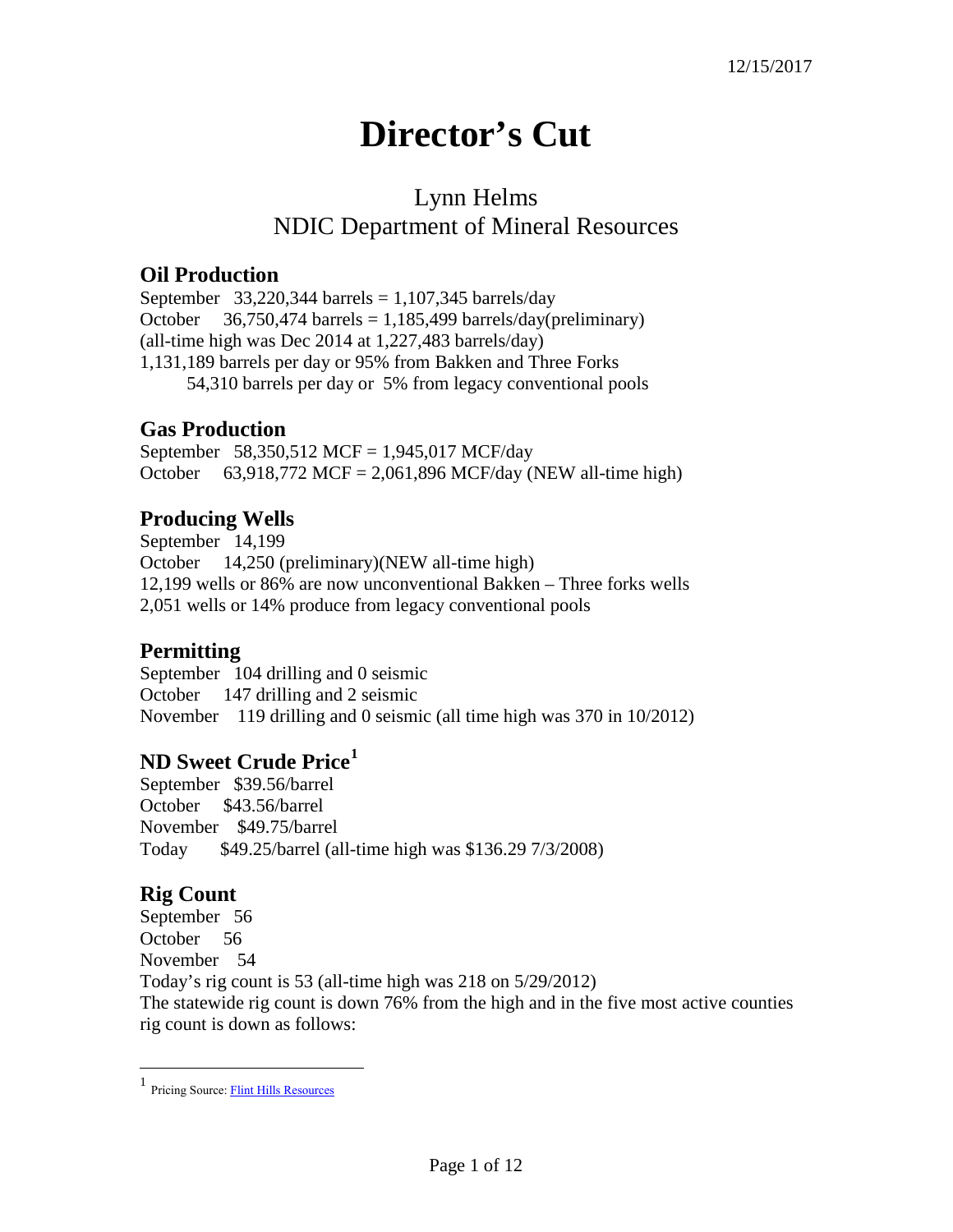| Divide | $-100\%$ (high was $3/2013$ )          |
|--------|----------------------------------------|
| Dunn   | $-76\%$ (high was $6/2012$ )           |
|        | McKenzie $-67\%$ (high was $1/2014$ )  |
|        | Mountrail $-78\%$ (high was $6/2011$ ) |
|        | Williams $-81\%$ (high was $10/2014$ ) |

#### **Comments:**

The drilling rig count was unchanged from September to October, decreased two from October to November, and is currently down one from November to today. Operators have shifted from running the minimum number of rigs to incremental increases and decreases as WTI oil price moves between \$45 and \$60/barrel. If WTI drops below \$45/barrel for more than 30 days rig count is expected to drop. If WTI remains above \$55/barrel for more than 90 days rig count is expected to rise.

The number of well completions has become highly variable from 86(final) in September to 70 (preliminary) in October.

Oil price downside risk is now anticipated to last through 2018. OPEC met the last week of November and decided to extend production cuts to year end 2018. Crude oil futures markets appear to anticipate OPEC production cuts maintaining prices through June 2018 with US shale production resulting is slight overproduction mid-2018 through mid-2019. US crude oil inventories continue to trend downward toward the long term average.



 $\widehat{\text{cla}}$ gy Outlack, Sapt

There were no significant precipitation events, fifteen days with wind speeds in excess of 35 mph (too high for completion work), and no days with temperatures below -10F.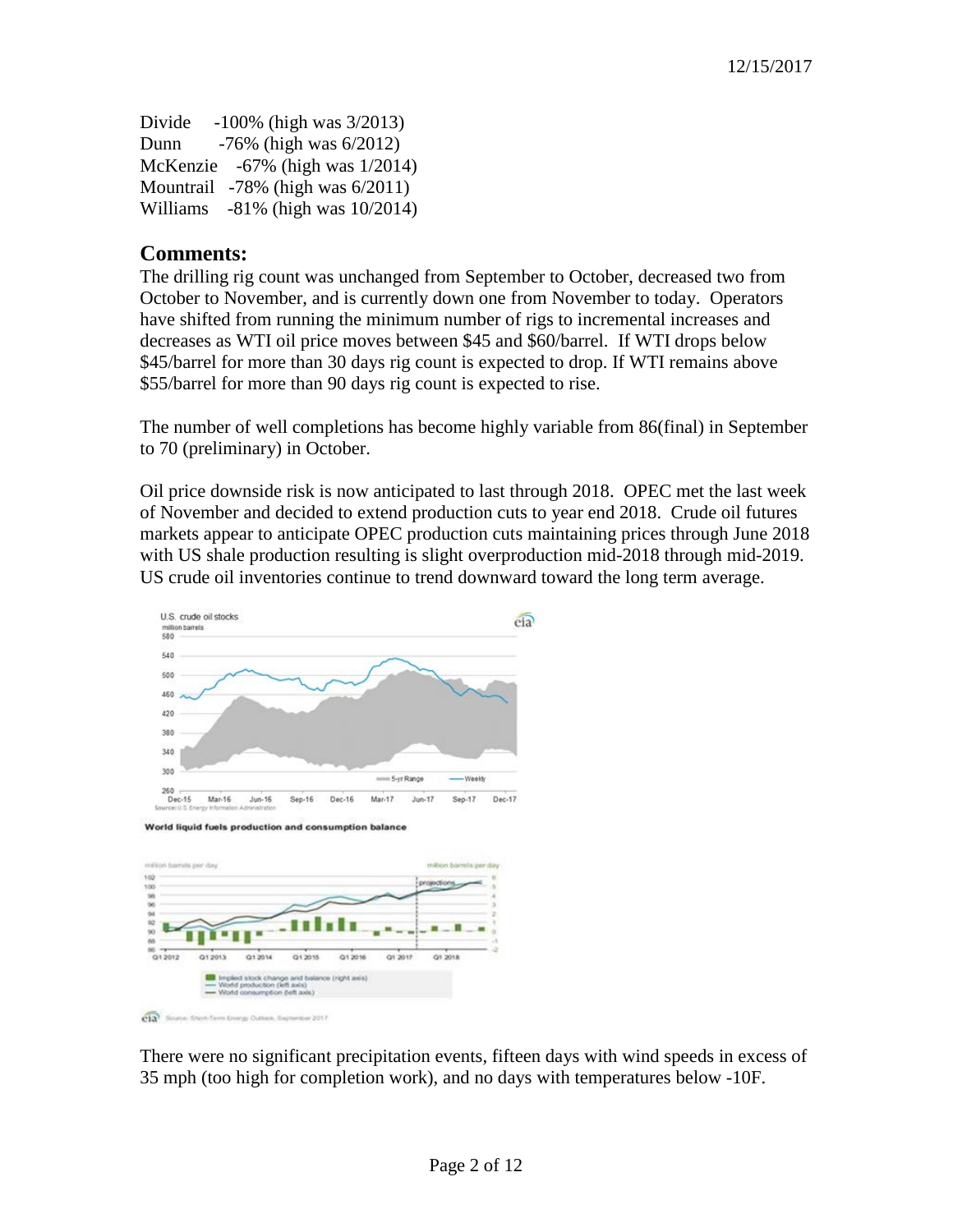Over 99% of drilling now targets the Bakken and Three Forks formations.

Estimated wells waiting on completion<sup>[2](#page-2-0)</sup> is 889, up 36 from the end of September to the end of October.

Estimated inactive well count<sup>[3](#page-2-1)</sup> is 1,471, up 27 from the end of September to the end of October.

Crude oil take away capacity including rail deliveries to coastal refineries is more than adequate.

Oil price associated with crude oil inventories that remain above average and competition with the Permian and Anadarko shale oil plays continue to limit drilling rig count. Utilization rate for rigs capable of 20,000+ feet is 40-50% and for shallow well rigs (7,000 feet or less) 25-30%.

Drilling permit activity increased from September to October then decreased from October to November. Operators continue to maintain a permit inventory that will accommodate variable price points for the next 12 months.

Rigs actively drilling on federal surface in the Dakota Prairie Grasslands is unchanged at two.

Activity on the Fort Berthold Reservation is as follows: 13 drilling rigs (2 on fee lands and 11 on trust lands) 242,142 barrels of oil per day (151,299 from trust lands & 90,843 from fee lands) 1,754 active wells (1,224 on trust lands & 530 on fee lands) 82 wells waiting on completion 454 approved drilling permits (347 on trust lands & 107 on fee lands) 3,826 potential future wells (3,222 on trust lands & 604 on fee lands)(NEW revised estimate based on 2017 well density tests)

Seismic activity is slowing. There are 4 surveys active, 0 recording, 0 NDIC reclamation projects, 0 remediating, 1 suspended, and 0 permitted.

<span id="page-2-0"></span><sup>&</sup>lt;sup>2</sup> The number of wells waiting on completions is an estimate on the part of the director based on idle well count and a typical five year average. Neither the State of North Dakota, nor any agency officer, or employee of the State of North Dakota warrants the accuracy or reliability of this product and shall not be held responsible for any losses caused by this product. Portions of the information may be incorrect or out of date. Any person or entity that relies on any information obtained from this product does so at his or her own risk.

<span id="page-2-1"></span><sup>3</sup> Includes all well types on IA and AB statuses.

IA= Inactive shut in  $\geq$ 3 months and  $\leq$ 12 months

AB= Abandoned (Shut in >12 months)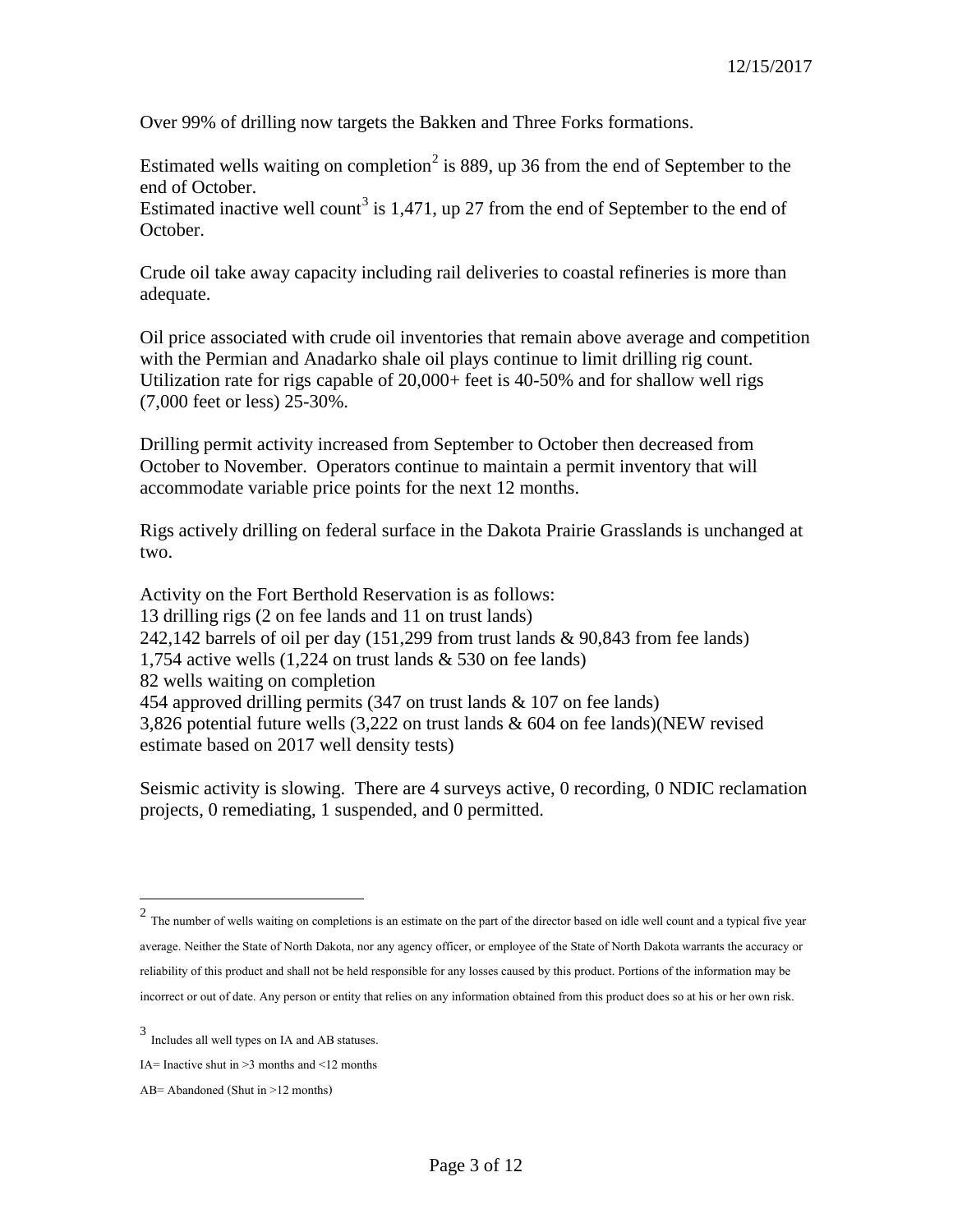US natural gas storage is now 1% below the five-year average indicating potential for positive price improvement in the future. North Dakota shallow gas exploration could be economic at future gas prices, but is not at the current price.

The price of natural gas delivered to Northern Border at Watford City is down \$0.20 at \$2.37/MCF. This results in a current oil to gas price ratio of 21 to 1. The state wide percentage of gas flared decreased to 16%. The Tioga gas plant input was at 88% of capacity. The expansion of gas gathering from south of Lake Sakakawea is starting up with the natural gas and natural gas liquids transfer lines in full operation in November, but the crude oil transfer line approval pending. The October Bakken capture percentage was 85% with the daily volume of gas flared from September to October up 19 MMCFD. The historical high flared percent was 36% in 09/2011.

Gas capture statistics are as follows: Statewide 84% Statewide Bakken 85% Non-FBIR Bakken 88% FBIR Bakken 74% Trust FBIR Bakken 69% Fee FBIR 87%

The Commission has established the following gas capture goals: 77% January 1, 2015 through March 31, 2016 80% April 1, 2016 through October 31, 2016 85% November 1, 2016 through October 31, 2018 88% November 1, 2018 through October 31, 2020 91% beginning November 1, 2020

**BIA** has published a new final rule to update the process for obtaining rights of way on Indian land. The rule was published 11/19/15 and became effective 12/21/15. The final rule can be found at [https://www.federalregister.gov/articles/2015/11/19/2015-](https://www.federalregister.gov/articles/2015/11/19/2015-28548/rights-of-way-on-indian-land) [28548/rights-of-way-on-indian-land.](https://www.federalregister.gov/articles/2015/11/19/2015-28548/rights-of-way-on-indian-land) On 3/11/16, the Western Energy Alliance filed a complaint and motion for a temporary restraining order and/or a preliminary injunction. On 4/19/16, the US District court for the District of North Dakota issued an order denying the motion for a preliminary injunction. Secretary Zinke has expressed interest in revising right of way rules to simplify and speed up the process.

**BLM** has published a new final rule 43 CFR Parts 3100, 3160 and 3170 to update and replace its regulations on venting and flaring of natural gas effective 1/17/16. The final rule can be viewed online at [https://www.blm.gov/programs/energy-and-minerals/oil](https://www.blm.gov/programs/energy-and-minerals/oil-and-gas/operations-and-production/methane-and-waste-prevention-rule)[and-gas/operations-and-production/methane-and-waste-prevention-rule.](https://www.blm.gov/programs/energy-and-minerals/oil-and-gas/operations-and-production/methane-and-waste-prevention-rule) North Dakota, Wyoming, Montana, Western Energy Alliance, and IPAA filed for a preliminary injunction to prevent the rule going into effect until the case is settled. A hearing in Casper, Wyoming was held 1/6/17. On 1/16/17 the court denied all of the petitioners' motions for preliminary injunctions. On 2/3/17 the US House of Representatives voted 221-191 to approve a Congressional Review Act resolution against the rule. On 3/28/17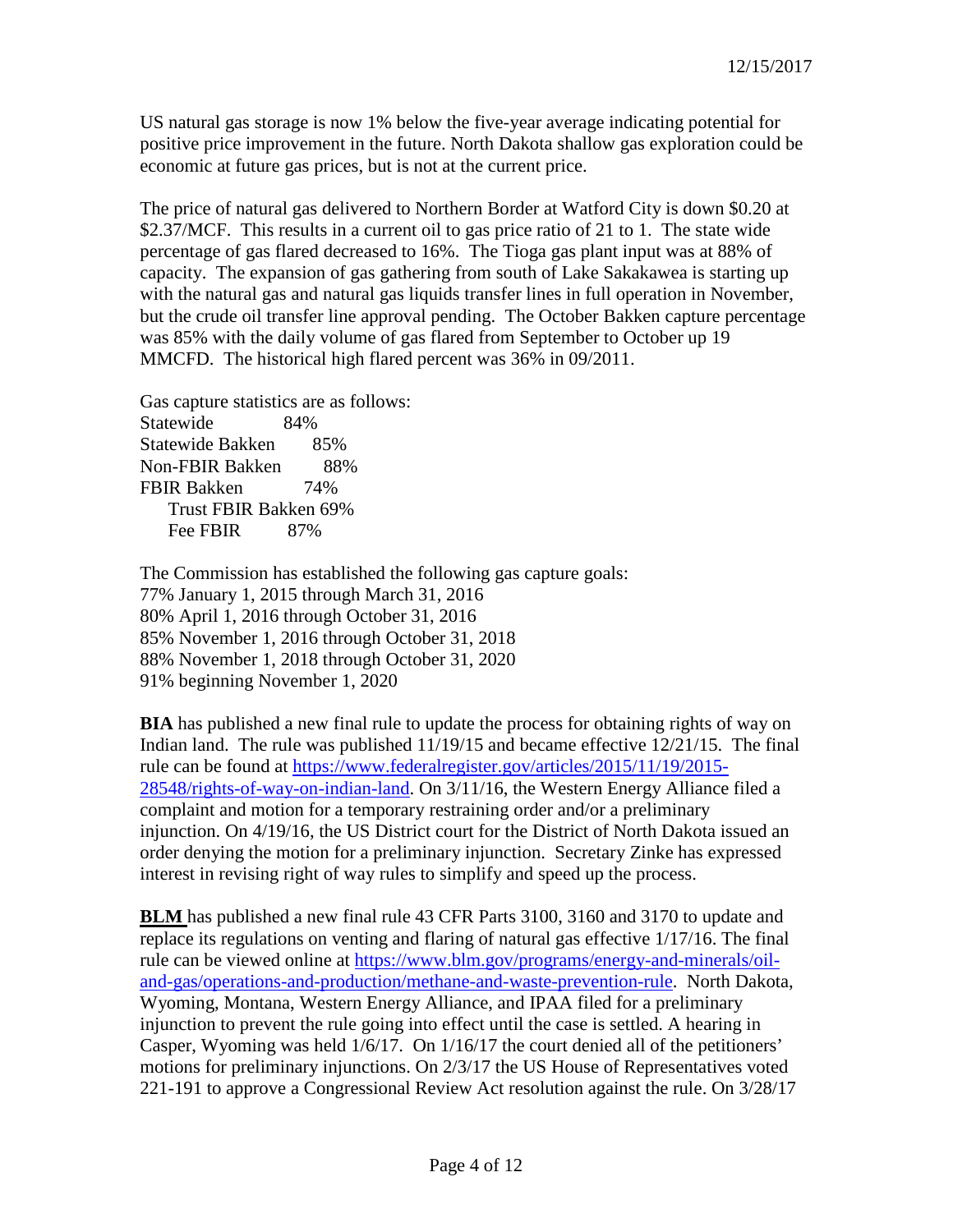President Trump issued an executive order which in part directs "The Secretary of the Interior shall review the following final rules, and any rules and guidance issued pursuant to them, for consistency with the policy set forth in section 1 of this order and, if appropriate, shall, as soon as practicable, suspend, revise, or rescind the guidance, or publish for notice and comment proposed rules suspending, revising, or rescinding those rules:". This rule is included in the list as item (iv). North Dakota plans to continue active participation in the litigation of this rule until the BLM takes final action eliminating the rule. The Senate voted 51 to 49 against the CRA, allowing the rule to remain in effect. On 6/27/17 U.S. D. Ct. Judge Skavdahl granted BLM's motion to extend the merits briefing schedule by 90 days, based on BLM's APA 705 stay and BLM's representations regarding its plans to reconsider the VF Rule. Opening briefs were filed 7/3/17. On 7/5/17 California and New Mexico sued BLM in the U.S. District Court for the Northern District of California, seeking a declaratory judgement that BLM's APA 705 stay was illegal and vacating the stay. The relief they request would vacate the stay of the January 2018 compliance et al deadlines, bringing them all back into force. BLM officials encouraged North Dakota to intervene. On 7/12/17 a group of NGOs including the Fort Berthold Protectors of Water and Earth Rights filed a separate suit against the BLM in federal court in the U.S. District Court for the Northern District of California, seeking a declaratory judgement that BLM's APA 705 stay was illegal and vacating the stay. California and New Mexico, along with various environmental groups, have challenged BLM's stay in the Northern District of California, and filed a motion for summary judgment on 7/26/17. On 8/24/17 North Dakota filed a response supporting BLM's motion, a motion to intervene, and a motion to change venue to Wyoming in an attempt to prevent all of the litigation regarding the timing of the Flaring Rule, including the future rulemakings further extending compliance deadlines that BLM has stated that it intends to publish, could end up in front of the magistrate judge in the Northern District of California instead of Judge Skavdahl in Wyoming. On 10/04/17 the federal magistrate judge in the Northern District of California granted the summary judgement motion by California, New Mexico, and several NGOs throwing out BLM's administrative and temporary postponement of several of the future rules compliance dates/obligations. On 10/05/17 the BLM issued a Federal Register Notice for a proposed rule that if finalized will delay certain requirements of the BLM Rule until January 17, 2019. North Dakota submitted comments to (1) support BLM's decision to delay certain compliance requirements and (2) continue to make the record that BLM exceeded its authority to promulgate the rule in the first place with particular emphasis on the specific/unique North Dakota considerations at issue. NDIC comments are available at [http://www.nd.gov/ndic/ic-press/dmr-blm-comments17-11.pdf.](http://www.nd.gov/ndic/ic-press/dmr-blm-comments17-11.pdf) BLM, the states of CA & NM, and the NGOs supporting the current final rule were granted an extension to file response briefs to December  $11^{th}$  in the WY court. Oral arguments are scheduled on December  $18<sup>th</sup>$ . Judge Skavdahl has indicated he wishes to decide the merits of this case before the major compliance requirements of the current final rule take effect in January of 2018. On 11/29/17 North Dakota filed a response to industry petitioner's motion for a preliminary injunction supporting a preliminary or permanent injunction. On 12/4/17 USDOJ petitioned the  $9<sup>th</sup>$  US Judicial Circuit Court in San Francisco to review and overturn the Northern District of California court's October decision ordering the US Bureau of Land Management to make oil and gas producers comply with the methane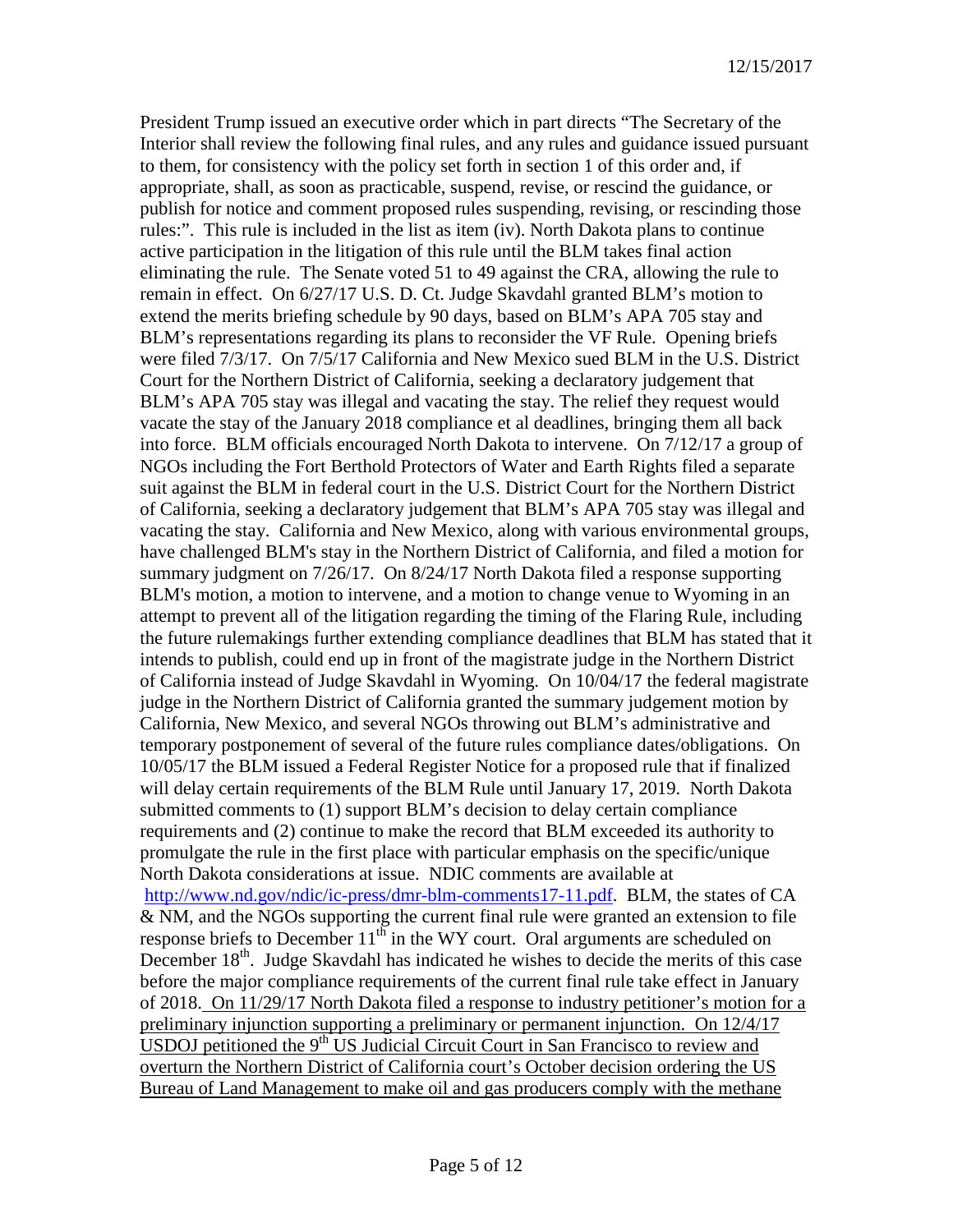emissions requirements while the rules are being reviewed. On 12/7/17 BLM published a rule in the Federal Register delaying the methane regulation until January 2019, saying the previous rule is overly burdensome to industry. Officials said the delay will allow the federal Bureau of Land Management time to review the earlier rule while avoiding tens of millions of dollars in compliance costs to industry that may turn out to be unnecessary. Briefs in favor of the industry preliminary injunction motion are due on 12/18/17 and briefs responding to BLM's motion to stay the litigation are due on 1/5/18.

**BLM** revised final regulations for hydraulic fracturing on federal and Indian lands were published in the CFR on 3/26/15 and they were scheduled to go into effect 6/24/15. North Dakota, Colorado, Utah, Wyoming, Western Energy Alliance, and IPAA filed for a preliminary injunction to prevent the rules going into effect until the case is settled. Following a lengthy hearing in Casper, Wyoming on 6/23/15, the court issued a stay on the rules. On 9/30/15 the court granted a preliminary injunction, preventing the rules from being enforced until litigation on the rule is final. The  $10<sup>th</sup>$  Circuit Court of Appeals issued an order 3/10/16 denying the industry alternative motion for a stay. On 6/21/16 the court found the rule to be unlawful and ordered it set aside. The plaintiffs filed a motion with the US Court of Appeals for the Tenth Circuit to dismiss the appeal of the preliminary injunction. The Department of Justice on behalf of the BLM and the intervening environmental groups filed an appeal of the decision on the rule and oppose the motion to dismiss the appeal of the preliminary injunction. The North Dakota Response Brief to the US Court of Appeals for the Tenth Circuit was filed 9/15/16. NDIC comments on the rule can be found at [http://www.nd.gov/ndic/ic-press/BLM](http://www.nd.gov/ndic/ic-press/BLM-comments-120625.pdf)[comments-120625.pdf.](http://www.nd.gov/ndic/ic-press/BLM-comments-120625.pdf) On 3/28/17 President Trump issued an executive order which in part directs "The Secretary of the Interior shall review the following final rules, and any rules and guidance issued pursuant to them, for consistency with the policy set forth in section 1 of this order and, if appropriate, shall, as soon as practicable, suspend, revise, or rescind the guidance, or publish for notice and comment proposed rules suspending, revising, or rescinding those rules". This rule is included in the list as item (i). On 5/4/2017 BLM filed a request asking the court to hold the appeal in abeyance as it will "soon" initiate a rulemaking process to revise or rescind the 2015 Rule, that it had the authority to issue the Rule, but conceding that the Rule does not reflect BLM's current priorities or policies, as reflected in certain recent Presidential Executive Orders. After the BLM submitted its filings the 10th Circuit Court Appeals immediately directed the petitioners (including North Dakota) and the intervenors to file briefs by 6/5/17 to respond to BLM's position. Two amicus groups that submitted merits briefs (the law school professors and former DOI officials) filed supplemental amicus briefs on the questions posed by the Court following the change of Administrations. The Court's Supplemental Order authorized the filing of these additional amicus briefs. Both briefs seek to capitalize on the BLM's continued insistence that it had the authority to issue the Rule (but concede that the 2015 HF Rule does not reflect BLM's current priorities or policies as reflected in certain recent Presidential Executive Orders). The two amicus groups solicit the Court to rule on the merits of the BLM and NGO appeals and to overturn the District Court decision, actually asking the Court to issue an advisory opinion on the BLM's authority. In addition to addressing the NGO arguments, North Dakota will respond to these two briefs in the context that all three parties are asking the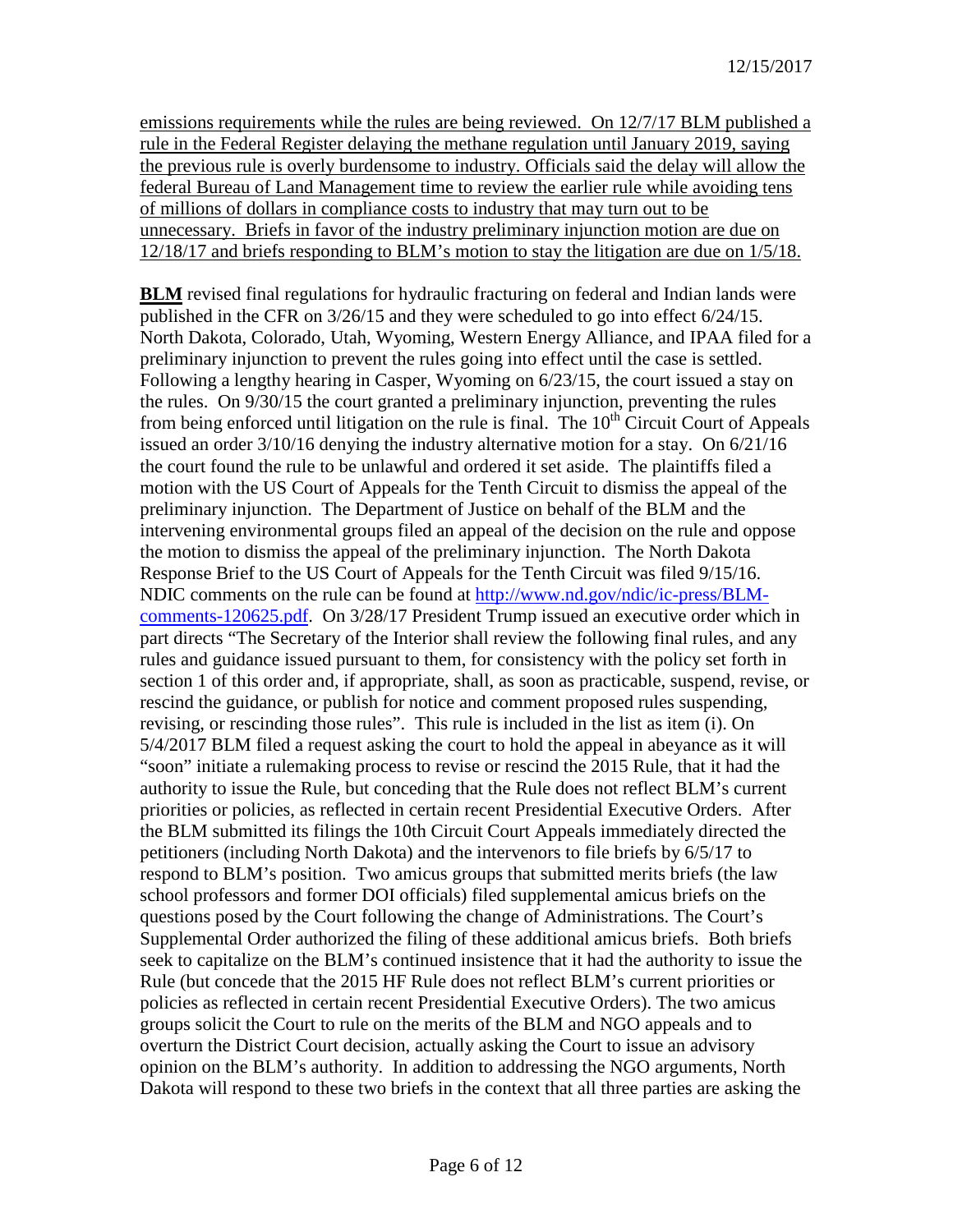Court to do what it is prohibited from doing by Article III of the U.S. Constitution. North Dakota filed a response brief 6/20/17 in support of the BLM action to put the rule in abeyance and take final action vacating the rule. Oral arguments before the  $10<sup>th</sup>$  Circuit took place 7/27/17. A recording of the oral arguments is now available on the home page of the court's website [http://www.ca10.uscourts.gov.](https://urldefense.proofpoint.com/v2/url?u=http-3A__www.ca10.uscourts.gov&d=DwMGaQ&c=2s2mvbfY0UoSKkl6_Ol9wg&r=-wqsZnBxny594KY8HeElow&m=Ul_VtJUX6iW5pvHjCcBxUWtskC0F4Dhry3sPtcEHvCw&s=laRHiLDv5w8otcQWQjpn82WMieoB2AZ-Q4M1LFQPL5s&e=) NDIC filed comments supporting BLM's rescission of the rule that can be found at [http://www.nd.gov/ndic/ic-press/dmr](http://www.nd.gov/ndic/ic-press/dmr-blm-comment17-9.pdf)[blm-comment17-9.pdf.](http://www.nd.gov/ndic/ic-press/dmr-blm-comment17-9.pdf) On 09/21/17 the 10th Circuit issued a split (2-1) decision to dismiss the appeals as prudentially unripe, vacate the district court's judgment invalidating the rule, and remand with instructions to dismiss the underlying action without prejudice. Appellees State of North Dakota, State of Colorado, State of Utah, and State of Wyoming's filed a Petition for Panel Rehearing And/Or Request for En Banc Determination on 11/03/17. On 11/06/17 the court ordered the appellants to file a response to the Petition on or before 11/20/2017.

**BLM** has published the North Dakota Greater Sage-Grouse Proposed Resource Management Plan Amendment and Final EIS. NDIC is evaluating whether the state needs to intervene in the lawsuit filed by Western Energy Alliance challenging the final plan. Information on the plan and EIS can be found at the following web addresses: [https://www.blm.gov/epl-front-](https://www.blm.gov/epl-front-office/eplanning/planAndProjectSite.do?methodName=dispatchToPatternPage¤tPageId=48797)

[office/eplanning/planAndProjectSite.do?methodName=dispatchToPatternPage&currentP](https://www.blm.gov/epl-front-office/eplanning/planAndProjectSite.do?methodName=dispatchToPatternPage¤tPageId=48797) [ageId=48797.](https://www.blm.gov/epl-front-office/eplanning/planAndProjectSite.do?methodName=dispatchToPatternPage¤tPageId=48797) On 6/7/17 Secretary Zinke issued Secretarial Order 3353 to establish an internal review team that, among other things, evaluated both federal sage-grouse plans and state plans and programs to ensure they are complementary and explored possible plan modifications with local economic growth and job creation in mind. On 8/10/17 Secretary of the Interior Ryan Zinke received a report from the Department of the Interior Sage-Grouse Review Team (DOI Team) regarding possible plan and policy modifications to complement state efforts to improve Greater Sage-Grouse conservation and economic development on public lands. The report is the final product required by Secretarial Order 3353 "Greater Sage-Grouse Conservation and Cooperation with Western States". The report, the cover letter from the Bureau of Land Management to the Secretary, and the memo from Secretary Zinke to Deputy Secretary David Bernhardt are available at [https://www.doi.gov/sites/doi.gov/files/uploads/so3353\\_memo\\_coverletter\\_report\\_08071](https://www.doi.gov/sites/doi.gov/files/uploads/so3353_memo_coverletter_report_080717.pdf) [7.pdf.](https://www.doi.gov/sites/doi.gov/files/uploads/so3353_memo_coverletter_report_080717.pdf) NDIC is evaluating whether the state needs to comment or intervene in the lawsuit filed by Western Energy Alliance challenging the final plan. The U.S. District Court for the District of Nevada ruled in March 2017 that the BLM failed to adequately evaluate the designation of Sagebrush Focal Areas in its 2015 greater sage-grouse plan amendment for Nevada. In order to comply with the court's order and to address issues raised by various interested parties, and to consider recommendations in the October 4, 2017 report prepared by the Department of the Interior's Greater Sage-Grouse Review Team in Response to Secretary's Order 3353 (SO 3353), the BLM intends to consider amending these plans. The BLM published a notice that initiates the public scoping process for RMP amendment(s) with associated NEPA document(s). The notice can be found at [https://www.federalregister.gov/documents/2017/10/11/2017-21958/notice-of](https://www.federalregister.gov/documents/2017/10/11/2017-21958/notice-of-intent-to-amend-land-use-plans-regarding-greater-sage-grouse-conservation-and-prepare)[intent-to-amend-land-use-plans-regarding-greater-sage-grouse-conservation-and-prepare.](https://www.federalregister.gov/documents/2017/10/11/2017-21958/notice-of-intent-to-amend-land-use-plans-regarding-greater-sage-grouse-conservation-and-prepare) Comment period closed on November 27, 2017. The date(s) and location(s) of any scoping meetings will be announced at least 15 days in advance through local news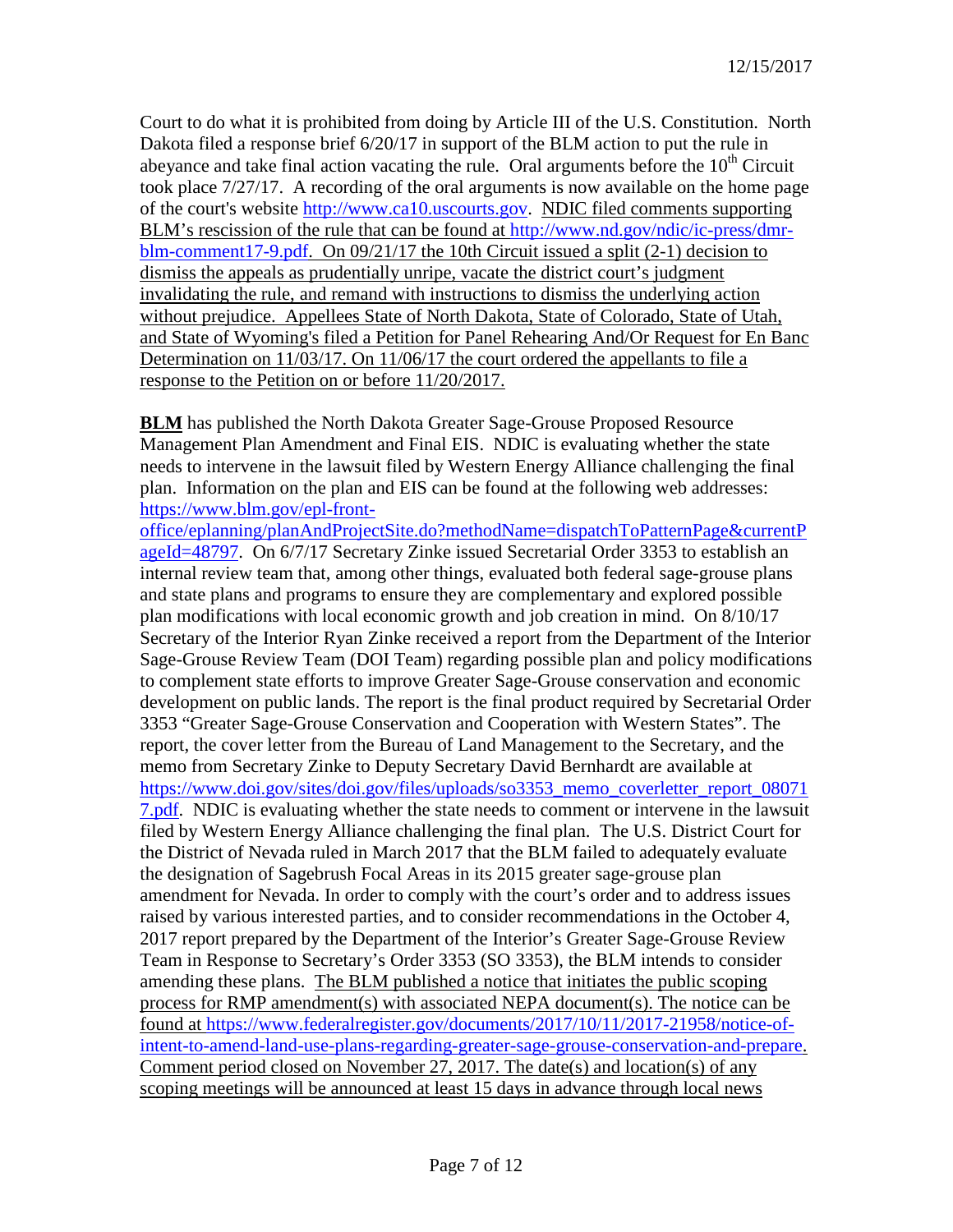media, newspapers and the BLM Web site at: [http://bit.ly/GRSGplanning.](http://bit.ly/%E2%80%8BGRSGplanning) In order to be included in the analysis, all comments must be received prior to the close of the 45-day scoping period or 15 days after the last public meeting, whichever is later. BLM will provide additional opportunities for public participation as appropriate. The NDIC comments, submitted on 12/1/17, can be found at [http://www.nd.gov/ndic/ic-press/dmr](http://www.nd.gov/ndic/ic-press/dmr-comment-Sage.pdf)[comment-Sage.pdf.](http://www.nd.gov/ndic/ic-press/dmr-comment-Sage.pdf)

**BLM** On 8/9/17 the DOI Interior board of Land Appeals stayed drilling on the Slawson Torpedo wells. The MHA Nation appealed the BLM decision to grant drilling permits because the well pad is located 600 feet from Lake Sakakawea although a 2012 tribal law requires the wells be 2,640 feet from the lake. The spacing unit for the wells contains private, federal, and state minerals while the surface location is on private land within the boundaries of the Fort Berthold Reservation. On 8/15/17 U.S. District Court Judge Daniel Hovland granted Slawson's request to continue drilling and on 8/29/17 extended the order allowing drilling to continue until another hearing on the matter is held.

**EPA** On 8/26/15 a coalition of environmental organizations filed a 60 day legal notice with the U.S. Environmental Protection Agency demanding more regulation of drilling and fracking waste. The groups are the Environmental Integrity Project, Natural Resources Defense Council, Earthworks, Responsible Drilling Alliance, San Juan Citizens Alliance, West Virginia Surface Owners Rights Organization, and the Center for Health, Environment and Justice. On 5/4/16 the same environmental groups filed suit against the EPA in the federal district court for the District of Columbia. The Plaintiffs Allege that EPA "has failed to meet its nondiscretionary duty" under the federal Resource Conservation and Recovery Act (RCRA ) to review and revise the RCRA Subtitle D solid waste regulations for O&G wastes every three years and that EPA last completed such a review in 1988 and that EPA has failed to review or revise the guidelines for state solid waste plans since 1981.

Plaintiffs want to force EPA to do two things-

1. Issue more stringent regulations for managing and disposing of O&G wastes, including on issues such as open-air pits and impoundments used for storing O&G wastewater, underground injection wells, and the transportation of O&G wastes by truck or pipeline.

2. Make the state solid waste plan guidelines more stringent and comprehensive. The document filed in the suit can be found at [http://environmentalintegrity.org/wp](http://environmentalintegrity.org/wp-content/uploads/2016-05-04-RCRA-OG-Wastes-Deadline-Suit-Complaint-FILED.pdf)[content/uploads/2016-05-04-RCRA-OG-Wastes-Deadline-Suit-Complaint-FILED.pdf](http://environmentalintegrity.org/wp-content/uploads/2016-05-04-RCRA-OG-Wastes-Deadline-Suit-Complaint-FILED.pdf) On 6/30/16 North Dakota filed motions to intervene in order to prevent a sue and settle situation that would adversely impact state regulatory jurisdiction and to dismiss the case. Motions to Intervene were also filed by the Texas Railroad Commission, American Petroleum Institute, Independent Petroleum Association of America, and the association of Texas oil and gas producer/royalty owners (TIPRO). The plaintiffs and EPA each filed motions to oppose the motions to intervene. North Dakota filed a reply in support of its motion on 9/23/16. Late Friday afternoon 11/18/16 the U.S. District Court in Washington DC denied North Dakota and the two industry association's Motions to Intervene. The Court accepted the NGOs' statements in their briefs that all they asked for in their Complaint was a deadline for EPA to conduct a rulemaking, and concluded that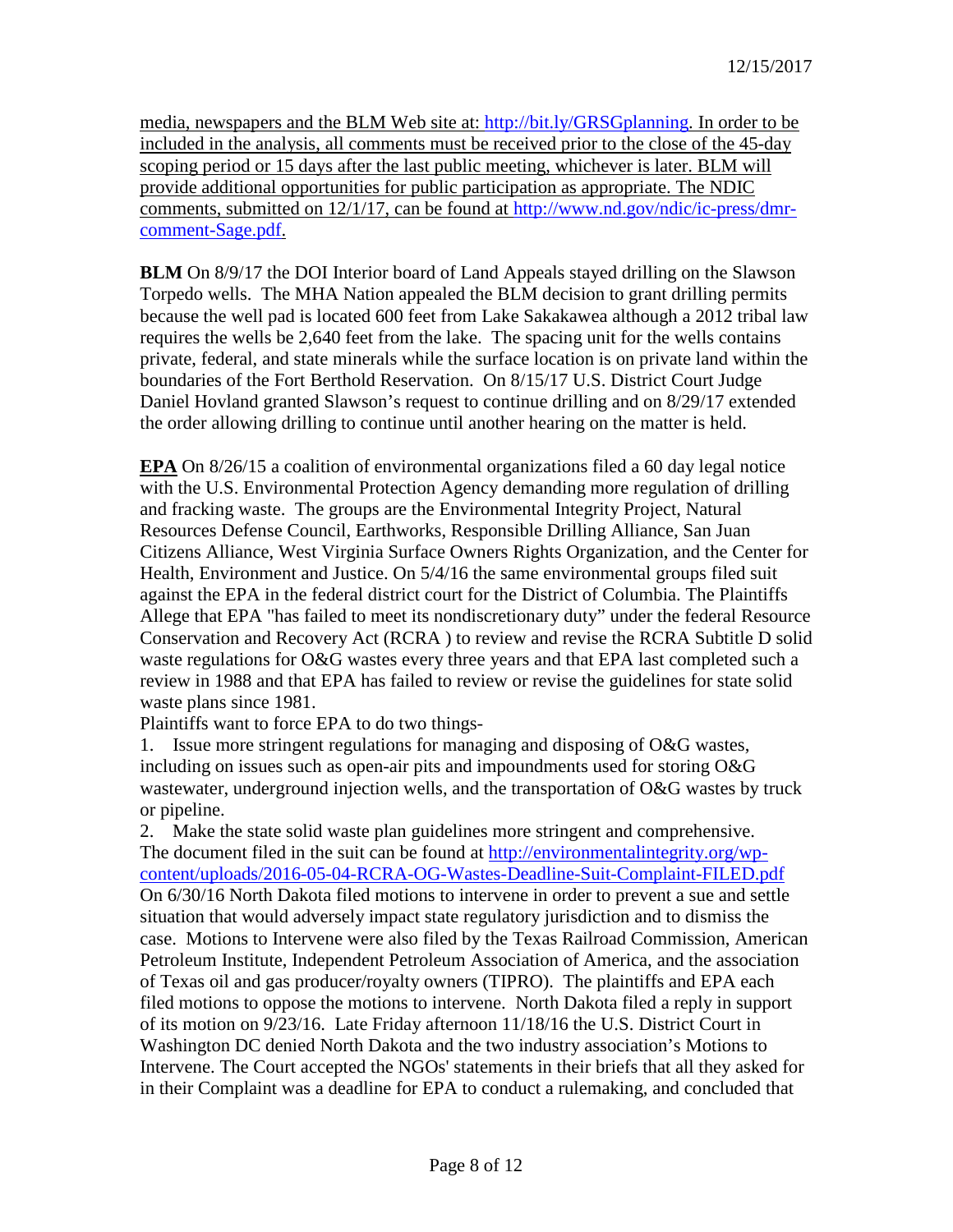none of the intervenors had demonstrated a sufficient "injury" to support standing in that context. On 12/23/16, EPA and the NGOs submitted a proposed consent decree to the Court that would settle the RCRA Subtitle D litigation. Unlike under the Clean Air Act, there is no statutory RCRA requirement that the proposed decree be published in the Federal Register or put out for public comment. NDIC has significant concerns about the proposed decree and submitted a letter to the court expressing those concerns. Since the court denied ND's motion to intervene, ND is not a party. The consent decree was approved Dec. 28 by U.S. District Judge John D. Bates. The EPA has agreed to review the regulations and by October 2019 either propose new rules or determine that new rules aren't necessary. This is a sue and settle deal. On 1/13/17 North Dakota filed an appeal of the decision(s), consent decree, and federal reimbursement of plaintiffs legal costs. As part of the appeal process, on 03/24/17 North Dakota filed a statement of issues and the other administrative filings: (1) Whether the District Court erred in denying North Dakota's motion to intervene in order to represent its sovereign interests in a case in which the Plaintiffs-Appellees seek to compel the U.S. Environmental Protection Agency ("U.S. EPA") to review and revise solid waste management regulations under Subtitle D of the Resource Conservation and Recovery Act. (2) Whether the District Court erred in concluding that North Dakota did not have Article III standing in this case. (3) Whether the District Court erred in concluding that North Dakota should be held to a different, and more stringent, standard for Article III standing than the Plaintiffs-Appellees. (4) Whether the District Court erred in entering a Consent Decree that violates Subtitle D of RCRA because it omits statutory non-discretionary duties with which U.S. EPA must comply, and would impose new non-discretionary duties on U.S. EPA that are not contained in the statute. North Dakota filed its opening appeal brief in the UNITED STATES COURT OF APPEALS FOR THE DISTRICT OF COLUMBIA CIRCUIT on 5/23/17. The EPA and the NGOs filed briefs 6/21/17 and North Dakota filed a reply brief 7/5/17. Oral arguments on the denial of North Dakota's motion to intervene were conducted on 11/07/17. The D.C. Circuit denied North Dakota's appeal in the RCRA Subtitle D case. The Court did not engage the state's arguments and decided the case based on precedent from previous industry cases in which they denied intervention in "sue and settle" cases. North Dakota is evaluating how to proceed.

**EPA** On 6/3/16 the final rule proposing a suite of changes to Clean Air Act permitting requirements for new and modified emissions sources in the oil and natural gas industry was published in the Federal Register. On 6/29/16 the NDIC decided to file a Petition for Review with the US Appeals Court for the District of Columbia to defend the state's sovereign jurisdiction over oil and gas regulation. Thirteen other states have joined this effort. North Dakota declined the standard offer to explore settlement through the court's mediation program.

The proposed actions and NDIC comments are as follows:

o Proposed New Source Performance Standards – Docket ID number EPA-HQ-OAR-2010-0505. NDIC comments can be found at [http://www.nd.gov/ndic/ic-press/EPA-HQ-](http://www.nd.gov/ndic/ic-press/EPA-HQ-OAR-2010-0505.pdf)[OAR-2010-0505.pdf](http://www.nd.gov/ndic/ic-press/EPA-HQ-OAR-2010-0505.pdf)

o Draft Control Techniques Guidelines – Docket ID number: EPA-HQ-OAR-2015-0216. NDIC comments can be found at [http://www.nd.gov/ndic/ic-press/EPA-HQ-OAR-2015-](http://www.nd.gov/ndic/ic-press/EPA-HQ-OAR-2015-0216.pdf) [0216.pdf](http://www.nd.gov/ndic/ic-press/EPA-HQ-OAR-2015-0216.pdf)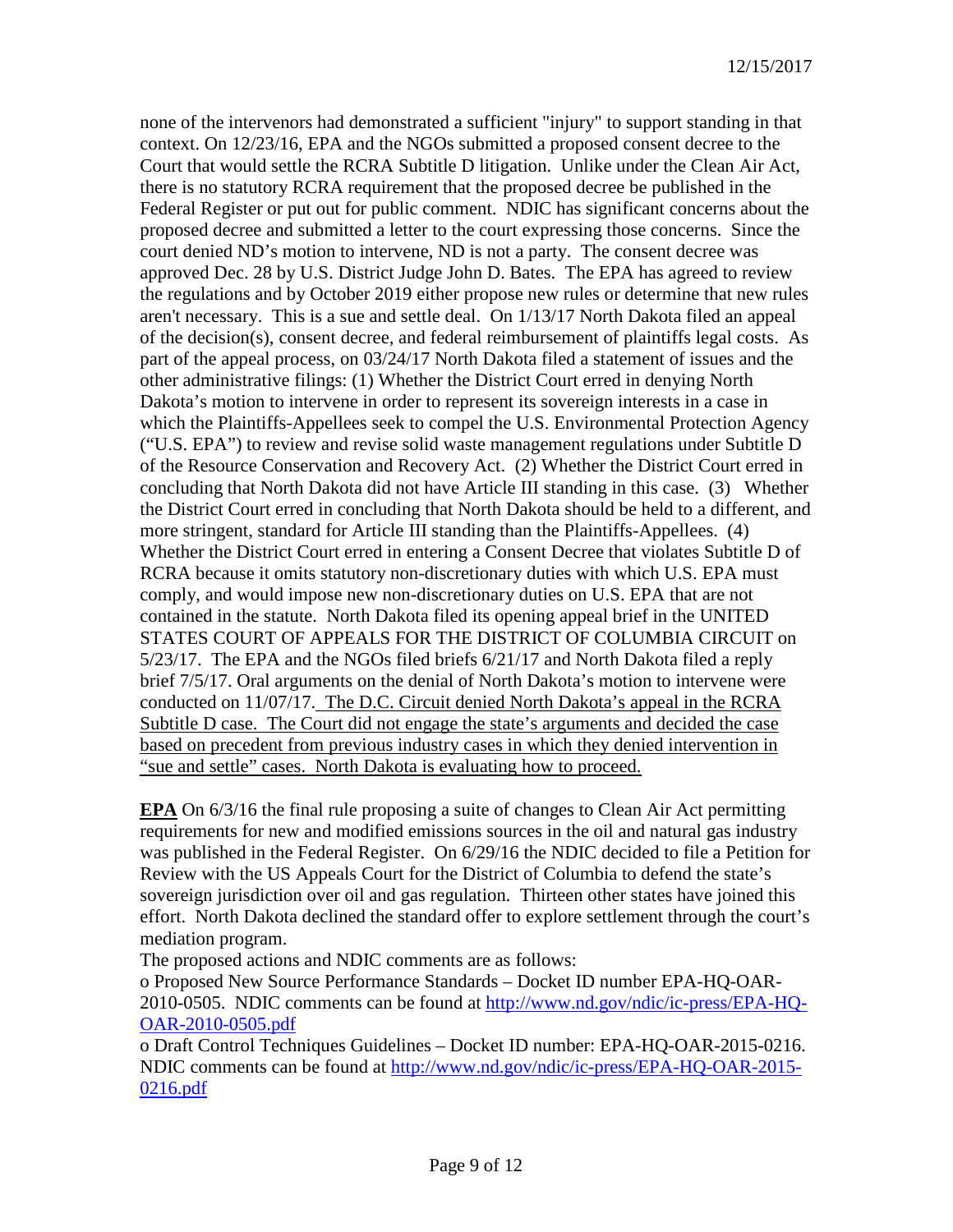o Proposed Source Determination Rule – Docket ID number: EPA-HQ-OAR-2013-0685. NDIC comments can be found at [http://www.nd.gov/ndic/ic-press/EPA-HQ-OAR-2013-](http://www.nd.gov/ndic/ic-press/EPA-HQ-OAR-2013-0685.pdf) [0685.pdf](http://www.nd.gov/ndic/ic-press/EPA-HQ-OAR-2013-0685.pdf)

o Proposed Federal Implementation Plan for Implementing Minor New Source Review Permitting in Indian Country – Docket ID number: EPA-HQ-OAR-2014-0606. NDIC comments can be found at [http://www.nd.gov/ndic/ic-press/EPA-HQ-OAR-2014-](http://www.nd.gov/ndic/ic-press/EPA-HQ-OAR-2014-0606.pdf) [0606.pdf.](http://www.nd.gov/ndic/ic-press/EPA-HQ-OAR-2014-0606.pdf)

North Dakota et al. and EPA have filed motions to govern further proceedings and briefing schedules. On 3/28/17 President Trump issued an executive order which in part directs "The Administrator shall review the final rule entitled "Oil and Natural Gas Sector: Emission Standards for New, Reconstructed, and Modified Sources," 81 Fed. Reg. 35824 (October 3, 2016), and any rules and guidance issued pursuant to it, for consistency with the policy set forth in section 1 of this order and, if appropriate, shall, as soon as practicable, suspend, revise, or rescind the guidance, or publish for notice and comment proposed rules suspending, revising, or rescinding those rules." On 4/7/17 EPA filed a motion to hold the cases in abeyance. On 6/8/17 the NGO environmental groups challenged EPA's October 5th decision to issue a 90 day stay of the Rule's upcoming implementation dates. The NGOs argue that EPA's justifications for its stay (onerous implementation costs and excessive state administrative burdens) of the Rule were already raised and rejected by EPA during EPA's original rulemaking and that the requirements of a "judicial stay" are not met. The NGO's action is a new case, filed in the D.C. Circuit. They have also filed an emergency motion asking the Court to immediately vacate EPA's decision. On October 3 the DC Circuit court issued a 2:1 decision granting the NGO petition and vacating EPA's 90 day stay of the rule. North Dakota filed an amicus brief in support of the EPA stay. On 7/13/17 the same DC Circuit court granted an EPA motion to recall the mandate and granting 14 days for then EPA to seek reconsideration or review by the full court. API and WVA along with other states filed petitions for rehearing en banc, but on 8/10/17 the entire DC Circuit issued an order denying the API and WVa et al States petitions. EPA now proposes a 2-year stay of certain provision in the oil and gas NSPS. North Dakota filed comments on 8/9/17 in support of the proposed 2-year stay. On 11/8/17 EPA published a Federal Register notice request for supplemental comments relating to the current Administration's efforts to change course on the oil and gas sector methane regulations put in place by the Obama Administration. North Dakota did not submit additional comment to EPA because the North Dakota comments submitted on 8/9/17 correctly advocate that EPA's rationale for the two year stay also justifies outright repeal of the original Rule, so it justifies a two year stay.

**EPA** published an advanced notice of proposed rule-making to seek comments on the information that should be reported or disclosed for hydraulic fracturing chemical substances and mixtures and the mechanism for obtaining this information. The proposed rule-making is in response to a petition from Earthjustice and 114 other groups who are opposed to the use of the GWPC-IOGCC FracFocus website process of chemical disclosure and any type of trade secret protection for hydraulic fracturing fluid mixtures. These groups are requesting EPA regulation of chemical disclosure under the federal Toxic Substances Control Act. Thanks to all who provided comments in support of a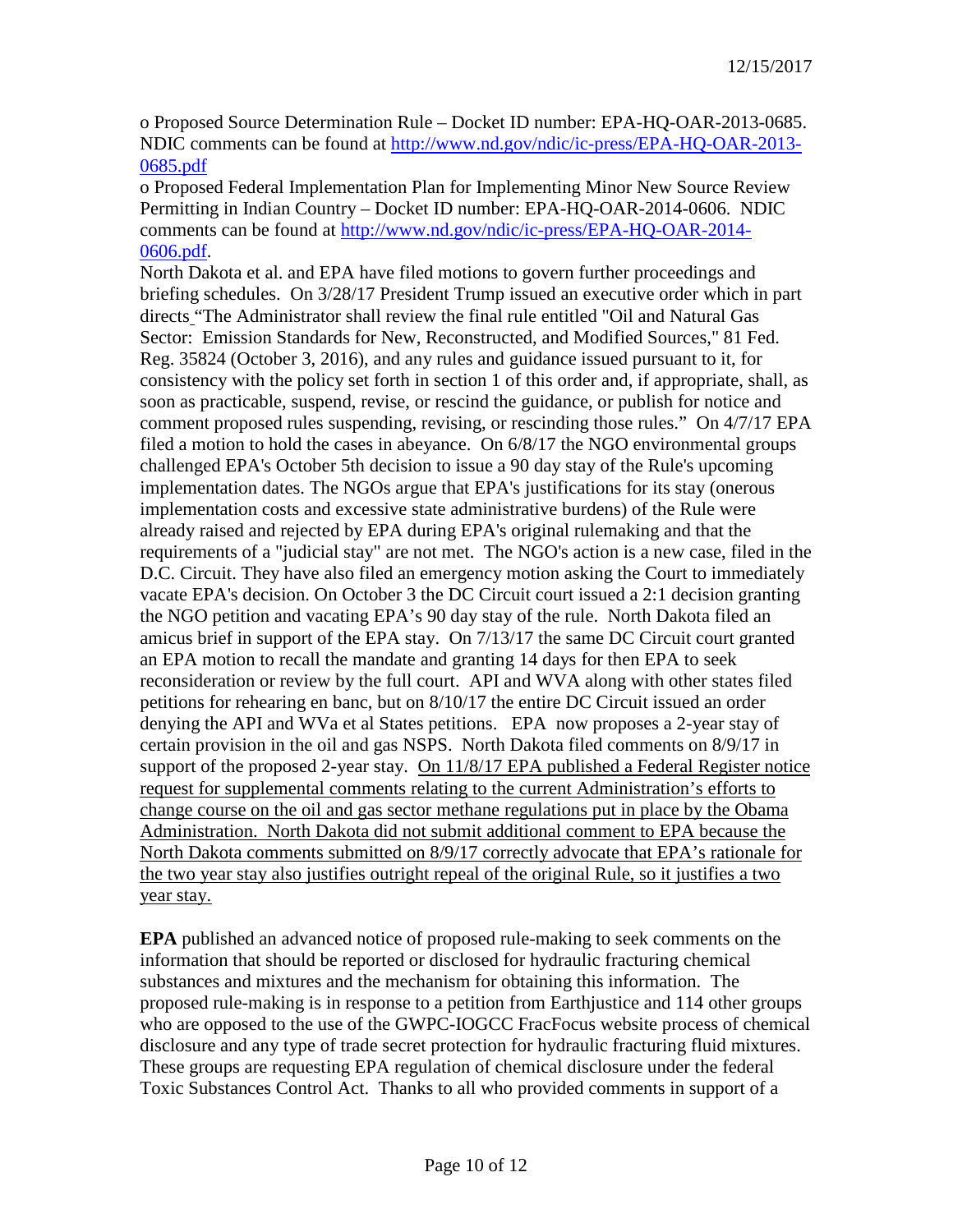"states first" policy. NDIC comments can be viewed at [http://www.nd.gov/ndic/ic](http://www.nd.gov/ndic/ic-press/DMR-frac714.pdf)[press/DMR-frac714.pdf](http://www.nd.gov/ndic/ic-press/DMR-frac714.pdf)

**EPA** Administrator, Gina McCarthy, and the Assistant Secretary of the Army (Civil Works), Jo Ellen Darcy, signed the "Waters of the United States" final rule on 05/27/2015. The final rule was published in the Federal Register 7/29/15 and became effective in 37 states on 8/28/15. North Dakota, Alaska, Arizona, Arkansas, Colorado, Idaho, Missouri, Montana, Nebraska, New Mexico, Nevada, South Dakota, and Wyoming filed a lawsuit in U.S. District Court, claiming the final rule would harm states as regulators of the waters and lands. On 8/27/15 Federal District Judge Erickson granted a preliminary injunction preventing enforcement of the rule in the 13 states. The North Dakota case will now be subject to appeal, but no schedule has been set at this time. NDIC comments can be viewed at [http://www.nd.gov/ndic/ic-press/WOTUS](http://www.nd.gov/ndic/ic-press/WOTUS-comments.pdf)[comments.pdf](http://www.nd.gov/ndic/ic-press/WOTUS-comments.pdf)

Texas, Mississippi and Louisiana filed a joint complaint in the U.S. District Court for the Southern District of Texas, charging that the rule is unconstitutional. Ohio and Michigan filed a complaint in the U.S. District Court for the Southern District of Ohio, alleging that the expansion of jurisdiction includes dry land. Georgia and eight other states (Alabama, Florida, Kansas, Kentucky, South Carolina, Utah, West Virginia and Wisconsin) filed suit in the U.S. District Court for the Southern District of Georgia, asking the court to vacate the rule and block its enforcement by injunction. On 10/9/15 the United States Court Of Appeals for the Sixth Circuit granted a nationwide stay of the WOTUS rule pending jurisdiction determinations. On 2/28/17 President Trump signed an executive order directing the EPA to take action, paving the way for the elimination of the rule. North Dakota plans to continue active participation in the litigation of this rule until the EPA takes final action eliminating the rule. On 6/27/17 The EPA and USACOE filed an official proposal to withdraw the rule and begin a replacement rulemaking process. The proposed rule was published in the Federal Register on 6/27/17. A group of North Dakota agencies filed comments supporting withdrawal of the rule and beginning the replacement process.

**PHMSA** Advance notice of proposed rulemaking (ANPRM)was announced  $1/10/17$ . SUMMARY: PHMSA is considering revising the Hazardous Materials Regulations (HMR) to establish vapor pressure limits for unrefined petroleum-based products and potentially all Class 3 flammable liquid hazardous materials that would apply during the transportation of the products or materials by any mode. PHMSA is currently assessing the merits of a petition for rulemaking submitted by the Attorney General of the State of New York regarding vapor pressure standards for the transportation of crude oil. The petition requests that PHMSA implement a Reid Vapor Pressure (RVP) limit less than 9.0 pounds per square inch (psi) for crude oil transported by rail. This rule making could substantially interfere with NDIC oil conditioning regulations. You can read about the NDIC regulations at [https://www.dmr.nd.gov/oilgas/2014Permitting\(2\).asp.](https://www.dmr.nd.gov/oilgas/2014Permitting(2).asp) NDIC submitted comments on 3/20/17 and the comment period closed on 5/19/17.

**USFWS** has made a decision to list the Dakota Skipper and Powershiek Skipperling to receive protection under the Endangered Species Act. Additional potential listing of